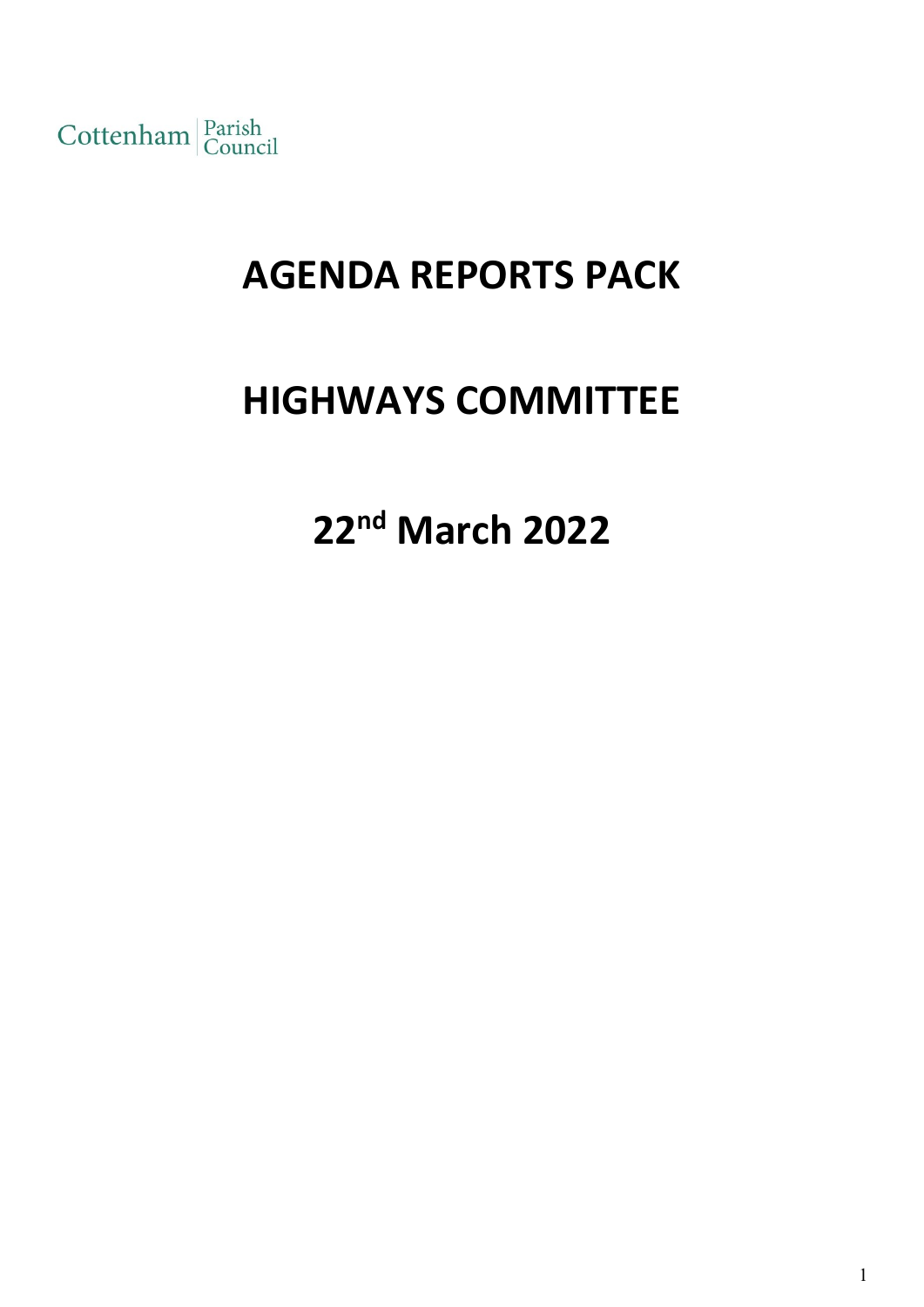# **22H/015. Minutes**

## **Draft Highways Committee Meeting Minutes**

Meeting held at the Village Hall on Tuesday 25 January 2022 at 7.30pm

**Present:** Cllrs Jones (Chair), Collinson, Henderson, Hutchison, Loveluck, Ward, and the Assistant Clerk. **In attendance:** one member of the public

- **22H/001. Election of Chairman -** Cllr Ward declared she was stepping down as Chair of the Committee. Resolution that Cllr Jones takes the Chair. Proposed Cllr Collinson and seconded by Cllr Loveluck. **RESOLVED**. Cllr Jones thanked Cllr Ward.
- **22H/002. Chairman's Introduction and Apologies -** Apologies received from Cllr Hewitt (work).
- **22H/003. Public participation -** Standing orders suspended 7.32pm. Resident attending to ask questions on the proposed 20mph scheme: 1. Which roads are being considered? Cllr Jones ran through some of the possible areas being considered. 2. What mechanism to garner public support? The committee is keen to gather public opinion, the PC have previously been contacted by residents supporting a scheme. The Committee are meeting with Chair of County Council Highways committee next week, to discuss 20mph schemes. Standing orders reinstated 7.43pm. Member of the public left the meeting at 7.43pm.

**22H/004. To accept Declarations of Interest and Dispensations –** None given.

**22H/005. Minutes –** Small typo noted. Resolution that the minutes of the Committee meeting held on 16 September 2021 be signed as a correct record. Proposed Cllr Henderson and seconded by Cllr Loveluck. **RESOLVED**.

## **22H/006. Reports:**

- **Clerk's Report** Assistant Clerk ran through the reports. Small section of Pelham Way has been resurfaced; rest of road will be done as part of larger scheme. Cllr Loveluck reported gulley cleansing has started. Issues with Denmark Road flooding raised; Assistant Clerk to check with LHO if any progress for funding for this area at next liaison meeting. Resident has been in contact regarding problems with parking/heavy vehicles using Rook Street; recent road closure highlighted problems in this area. Could be looked at when next reviewing the 4-year strategy.
- **Major Developments –** Still waiting for update on when work due to start on Oakington Road pavement. Next developer liaison meeting scheduled for Thursday; Assistant Clerk to attend.
- **Update on LHI bids** report noted.
- Management of MVAS Speedwatch have confirmed they are willing to take on management of speed sign. MVAS can be attached to lampposts; require permission from Balfour Beatty. Cllr Jones to identify suitable lampposts.
- **Installation of new cycle stands –** Report noted. Cllr Lovelock to research stands for WARG field/ Fen Reeves.
- **22H/007. Community Transport Scheme –** Numbers in report on Community Transport scheme may be out of date. Project needs careful planning to ensure future sustainability. Newsletter article was deferred; Assistant Clerk to submit an article for April/May edition (deadline 20<sup>th</sup> Feb). Could research other schemes and how they operate. Already have Community Care Car providing individual lifts for people in need. Questioned whether free bus passes would apply? Cllr Hutchison left the meeting at 8.30pm. As well as providing service for commuters, could also bring people into the centre of the village from outlying developments. Resolution to establish a working party for the community scheme. Proposed Cllr Henderson and seconded by Cllr Ward. **RESOLVED**. To comprise of Cllr Jones, Henderson, Collinson, and the Assistant Clerk. Cllr Henderson to draft terms of Reference for the working party.
- **22H/008. 20mph Scheme –** CCC now in favour of 20mph limits. Motion passed at CCC Highways Committee meeting to develop a 20mph scheme, similar to current LHI scheme. Discussion regarding how to consult residents, and what we should be asking. Discussion regarding possible scope of scheme. Feasibility of proposals can be discussed with Peter McDonald, from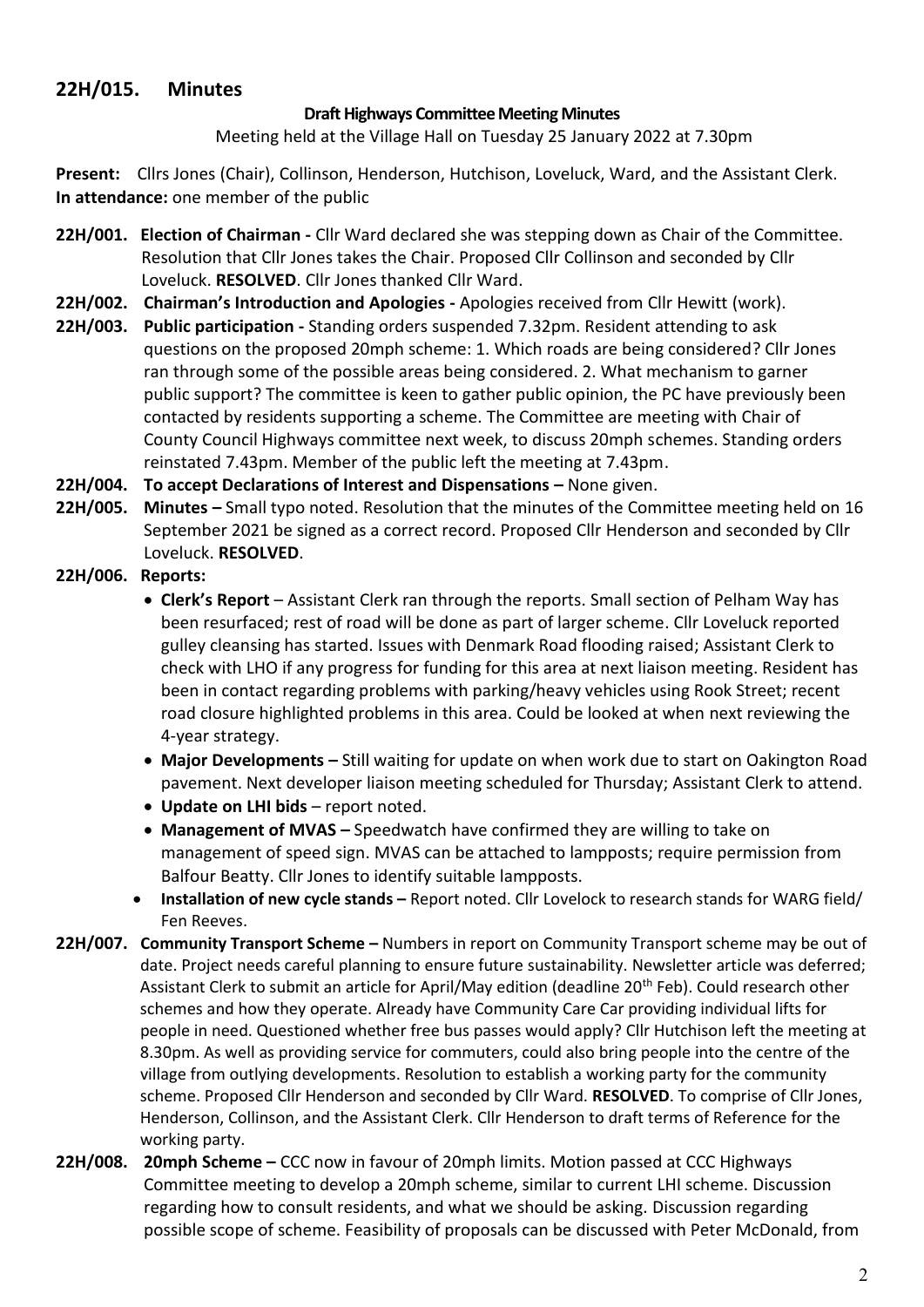CCC Highways Committee, at meeting next week. Cllr Jones to forward updated maps to PC Highways Committee, in advance of this meeting.

**22H/011. Considerations for next meeting –** Review 4-year plan, report for Annual Parish Meeting.

## **22H/012. Date of Next meeting –**22nd March 2022

**22H/013. Close of meeting -** 9.04pm

**Signed**  and **Chair Chair Date** 

# **22H/016. Reports**

**Highways (LHO = Highways Officer, AC = Assistant Clerk) Anything in bold is new or an update**

- Blocked Gullies 16/09 Still waiting for outstanding gully cleansing; gullies taking longer to cleanse than previously, and large backlog of work. Some jetting has been carried out on Beach Road, and Lambs Lane. Reporting system currently being updated, LHO will have a clearer picture of which areas have been covered. Cyclic cleansing of system due to take place in quarter 4: Jan-March. Some work started wk beginning 24/1
- 11/3/20 LHO to mark-up 2x limited parking bays by Post Office
- Overgrown hedges Brenda Gautrey Way/ Beach Road: Raised with LHO 16/09. Laurels cut back. LHO investigating who owns bramble strip
- Anglian Water work has now begun on Rampton Road.
- Missing bollards from outside Cottenham Club raised in Highways liaison meeting
- Members of CPC Highways committee met with Peter McDonald, Chair of County Highways committee, to discuss 20mph zones.
- **Primary school have requested lines are repainted outside school, AC to raise at next Highways Liaison**
- **Cllr Ward contacted skip company re: sweeping of cycle path along Histon Road**
- **Weekend closures of Rampton Road, for water connection on the Tila site, scheduled to take place on 21st and the 29th May, with two way lights for the week in between.**
- **Water pooling at junction of Denmark Rd/Rook Street and Denmark Rd/Telegraph Street**
- **CCC Local Flood Risk Management Strategy documents are now available online [https://www.cambridgeshire.gov.uk/business/planning-and-development/flood-and-water/flood-risk](https://www.cambridgeshire.gov.uk/business/planning-and-development/flood-and-water/flood-risk-management)[management](https://www.cambridgeshire.gov.uk/business/planning-and-development/flood-and-water/flood-risk-management)**

## **Major Developments**

Persimmon to undertake pavement works in April. There will be 2-way lights in operation during off-peak hours. The road resurfacing will be more disruptive. The speed limits will be amended at the same time and lighting installed. Works will take around 6 weeks. The delay on this work has pushed back our LHI work, as this cannot take place until Persimmon have completed their works.

Following pressure from SCDC, Bellway will be providing a programme for their outstanding S278 works to widen the Rampton road footway between Oakington Road and the Green.

Meeting undertaken with County Highways to discuss roundabout situation. Jez Tuttle to come up with alternative suggestions. Still trying to arrange an onsite follow up meeting.

Next developer liaison meeting is 27<sup>th</sup> April.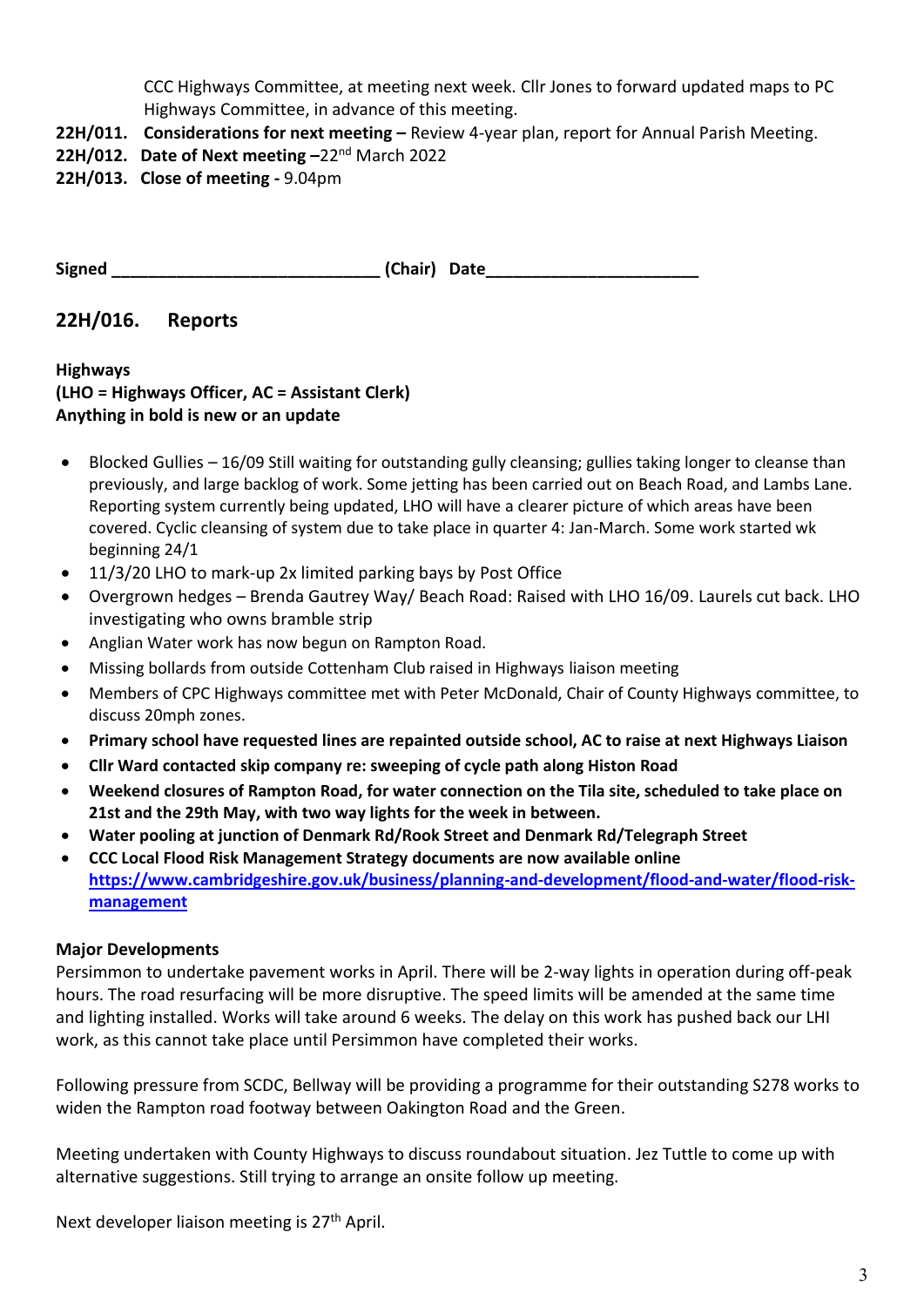# **22H/017. Cycle stands**

Dear Jo,

It was good to meet you and John on 10 February. I wanted to set out what was discussed that day re. the cycle parking so councillors can assess our proposals:

## **Shaun's Convenience Store/Post Office**

2 black Sheffield stands, placed at a 45 degree angle, to be installed to the right of Shaun's Convenience Store/Post Office and left of the post box – see  $1<sup>st</sup>$  attachment. The litter bin could perhaps be moved a metre or so to the left and the two slotted concrete wheel slabs removed; in this way access to the notice board could still be maintained. I've included an example of the sort of stand we would install (715mm wide, 800mm high).

### **Les Ward's/the Hopbine**

Remove one parking space and trial a Cycle Hoop Car Bike Port (4.1m long, ie. length of a small car) – see 3 $^{\text{rd}}$ attachment for an example (outside Kingston Arms in Cambridge). Also[: The Car Bike Port | Cyclehoop](https://www.cyclehoop.com/product/racks/car-bike-port/)

### **Gawthroup & Sons Butchers**

We have asked our contractor to work out a solution – it would be on private land (owned by the butchers). The footway is narrow and the space for cycle parking is also narrow (see  $4<sup>th</sup>$  attachment) so the solution may be 1 long bar against the wall or 3 shorter wall bars. The slotted concrete wheel slabs would need to be removed. More to follow!

# **22H/019. Review of Four-year Highways Strategy**

Strategy document sent separately

## **22H/020. WOW: walk to school challenge**

### <https://www.livingstreets.org.uk/walk-to-school>

A scheme designed to encourage more children to walk to school. There is a small cost involved but given the problems we have with cars/parking/pollution on Lambs Lane the Clerk has suggested that the Highways Committee may wish to approach the Primary School to see whether it's something that we could work on together and support? NB: It's a long-term scheme, but there is also a walk to school week in May. It could have quite a benefit to the community.

# **22H/021**. **Signing of S106 indemnity form**

Dear Jo

As you will likely be aware, a Section 106 Agreement was entered into in respect of the above development with effect 30 November 2017. This required the Developer to pay over a Public Transport Infrastructure Contribution. The Council has received this contribution and it is the intention for the money to be remitted to the Parish Council, upon the Parish Council entering into an appropriate form of Indemnity, for use for such purposes in accordance with the Section 106 Agreement that relates to securing the use of the monies in this manner. The Agreement can be viewed on the website by using the planning application search. It will be listed under the documents tab.

[https://applications.greatercambridgeplanning.org/online](https://applications.greatercambridgeplanning.org/online-applications/search.do?action=simple&searchType=Application)[applications/search.do?action=simple&searchType=Application](https://applications.greatercambridgeplanning.org/online-applications/search.do?action=simple&searchType=Application)

I attach a copy of an appropriate Indemnity for execution on behalf of the Parish Council and, assuming the Parish Council is content to proceed on this basis, perhaps two copies of the indemnity form can be printed